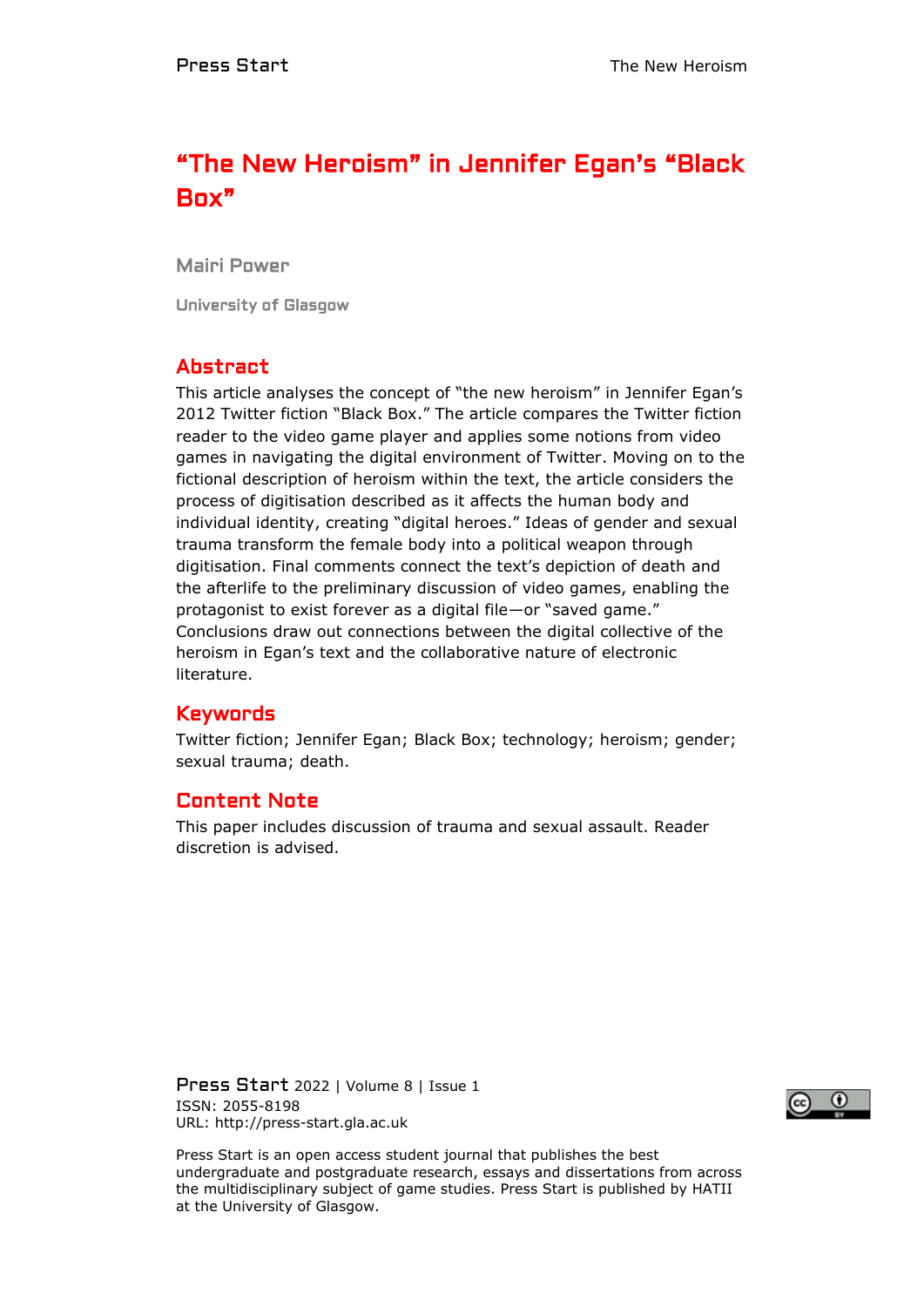# Introduction

Jennifer Egan's Twitter fiction "Black Box" (2012) depicts a citizen agent on a high-risk mission in a futuristic world where bodies can be embedded with technology and weaponry. The agent has agreed to sacrifice the "petty pains and loves" of her individual life and undergo this bodily modification in order to join the "dazzling collective" (Egan, 2012, p. 50) and become a digital hero. Published two years after Egan's Pulitzer-prize winning *A Visit from the Goon Squad* (2010), "Black Box" carries on many thematic and formal preoccupations that took centre stage in this novel, and even takes one of the characters from the former as its protagonist. Significant concepts carried over are Egan's formal experimentation and her interest in terrorism and national security. *A Visit from the Goon Squad* adopts a puzzle-like narrative structure that switches between character, time, and media, and meditates on 9/11 as a significant touchstone in American memory through this unique structure. $1$  "Black Box" continues these thematic interests and disrupts many literary expectations and norms by using the social media platform Twitter to publish the text in short fragments, as shown in Figure 1.

| New Yorker Fiction<br>@NYerFiction                                                                                                                                                     |  |  |  |
|----------------------------------------------------------------------------------------------------------------------------------------------------------------------------------------|--|--|--|
| In the new heroism, the goal is to transcend individual<br>life, with its petty pains and loves, in favor of the<br>dazzling collective.<br>1:52 AM · Jun 3, 2012 · Twitter Web Client |  |  |  |
| <b>6</b> Retweets<br>6 Likes                                                                                                                                                           |  |  |  |
|                                                                                                                                                                                        |  |  |  |

Figure 1. Screenshot of "Black Box" Tweet (@NYerFiction, June 3, 2012. Twitter.) Screenshot by the author.

In "Black Box," the response to terrorism turns into a conception of heroism as described in Figure 1, encouraging a united front and rejection of individualism. The text is compiled of recorded thoughts from a citizen agent on a mission to collect data from an enemy subject, which she does through surveillance equipment that has been embedded within her body. Technology in "Black Box" is presented as the ultimate weapon for subterfuge, allowing the agent to digitally upload mission logs and findings, contributing to a wider network of agents who will learn from her mission. The agent sacrifices her personal safety, privacy, and relationships—encountering physical, emotional, and sexual violence in her mission. Technology is also a key aspect of the text, as

<sup>&</sup>lt;sup>1</sup> For further thoughts on themes of terrorism and war in Egan's work, see Power (2021).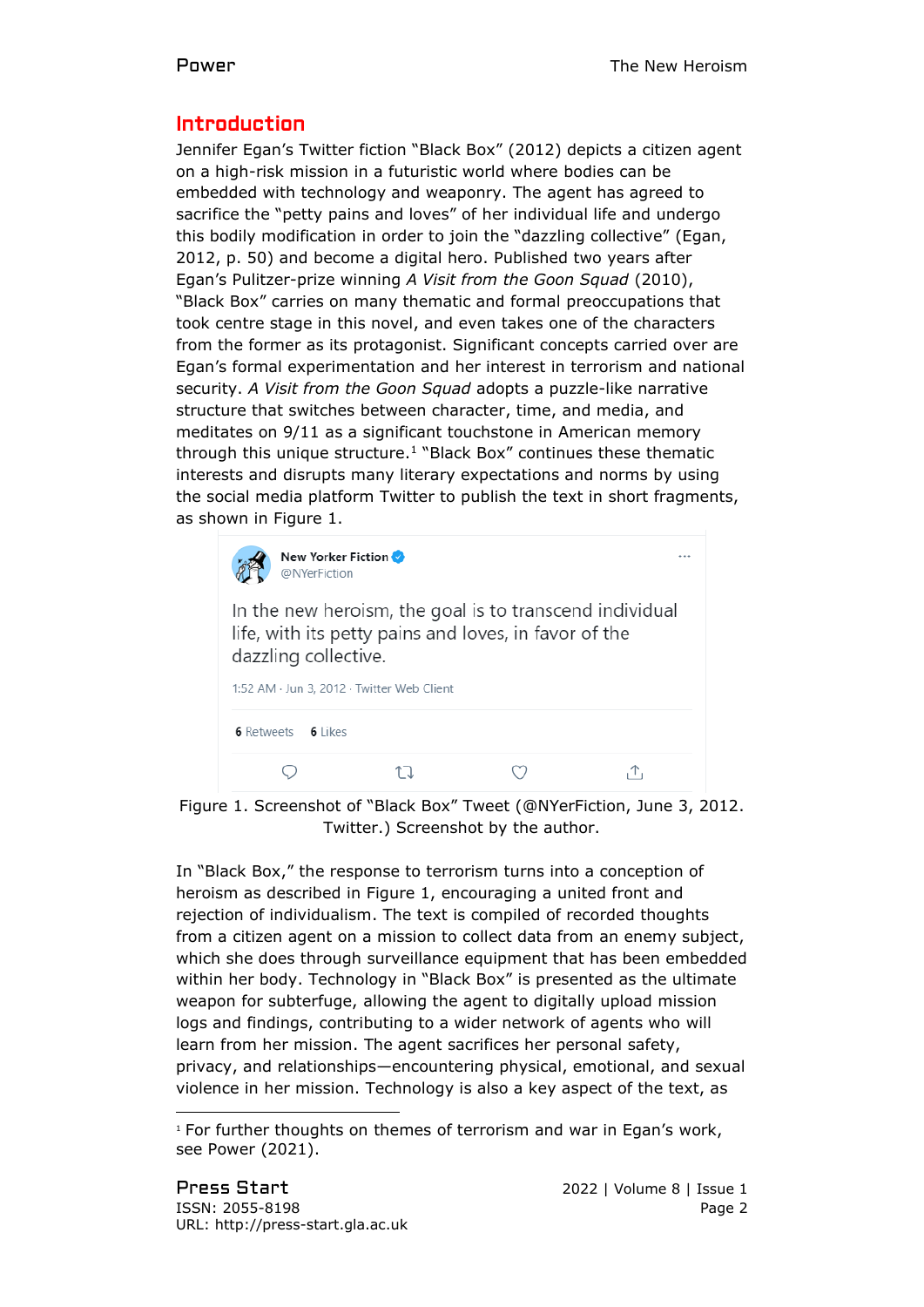"Black Box" was disseminated by *The New Yorker*'s Twitter account (@NYerFiction) in 140-character tweets (one released every minute for one hour a day over ten days) in a unique form of Twitter serialisation, experimenting with the potential of Twitter fiction and creating a piece of digital fiction with an equally digital protagonist. This article investigates how "Black Box" utilises some tropes of video game design in its narrative and the interactive landscape of Twitter, and analyses the text's depiction of heroism as a digital collective.

In *Electronic Literature* (2008), Hayles notes that electronic literature is dually influenced by "expectations formed by print" and by "the powerhouses of contemporary culture, particularly computer games, films, animations, digital arts, graphic design, and electronic visual culture" (p. 4). Electronic literature, then, becomes a "'hopeful monster' (as geneticists call adaptive mutations) composed of parts taken from diverse traditions that may not always fit neatly together" (Hayles, 2008, p. 4). These "powerhouses of contemporary culture" have established methods of integrating textual narrative into image-based environments, which fiction can learn from as it attempts to collage visual and textual narrative. Hayles's description of electronic literature as a "hopeful monster" is reminiscent of the language often used to describe the posthuman, a patchwork of human and technology with great potential if carried out correctly.<sup>2</sup> This resemblance between electronic literature and the posthuman is particularly relevant to "Black Box," which depicts both concepts in its Twitter form and in the upgraded body of its protagonist.

This patchwork potential is also present in the text's definition of heroism: "In the new heroism, the goal is to transcend individual life, with its petty pains and loves, in favour of the dazzling collective" (Egan, 2012, p. 50). This quotation highlights the definition of heroism as a collective journey and as a rewriting of the human experience, viewing central aspects of human life, such as love and loss, as futile and selfcentred. "Black Box" explores heroism as a surpassing of these trivial human experiences, tying the journey of becoming a hero to the process of digitisation in which digital abilities are prioritised over those of the human. The path to becoming part of the dazzling collective involves abolishing corporeal limits through technological upgrades that embed surveillance equipment and weaponry within the central character's flesh body. Breaking embodied limitations occurs in the body of the text itself and the structure of Twitter fiction, which disrupts the traditional boundaries of the material book. By injecting fiction into this unexpected landscape, the text questions expectations of narrative and enables

<sup>2</sup> Hayles (1999) calls the posthuman "an amalgam, a collection of heterogeneous components, . . . whose boundaries undergo continuous construction and reconstruction" (p. 2).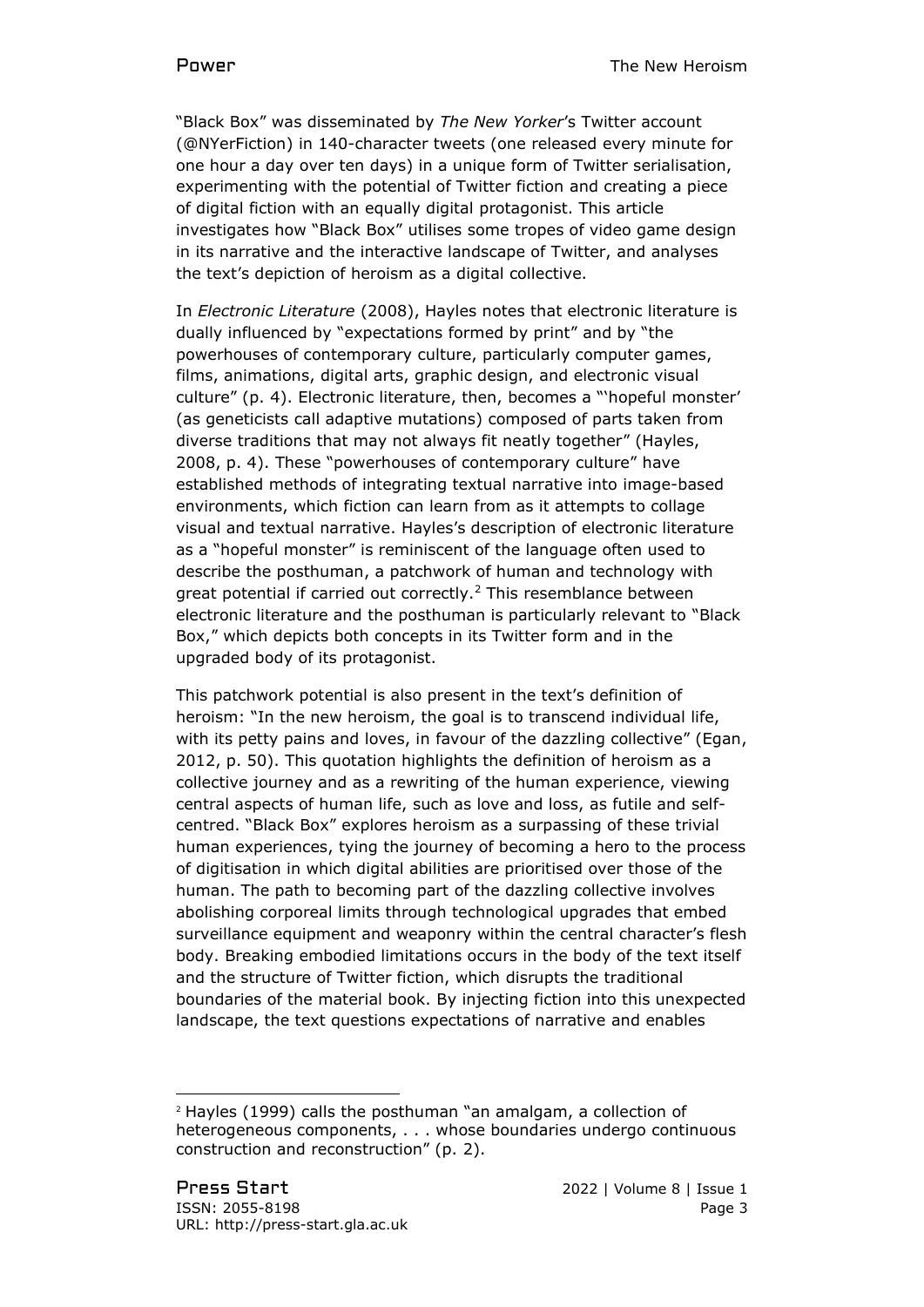comparison with other forms of digital narratives such as video games, which offer a uniquely participatory form of storytelling.

This article examines the relationship between digital form and the idea of collective heroism in Egan's text, using notions of heroism found within video games as a reference point. In analysing the details of the digital heroism in "Black Box," this paper focuses on the impact of digitisation upon the human body and on the specific requirements of the body chosen for the task—noting the significance of the agent as female and the gendered dynamic of using the female body as a political tool and weapon. Referencing Haraway's (1985) notion of the cyborg, my analysis asks how the technologisation of the body in Egan's text reveals the social and political influences upon the female body. These various aspects of the text and human becoming digitised highlights the emphasis on a digital collective which both augments the body and fractures or even damages it, all in order to "transcend individual life . . . in favour of the dazzling collective."

# Reader as Player in "Black Box"

There are many aspects of Egan's text which enable a reading of the Twitter fiction reader as a type of player who is able to navigate and interact with the text, and also inhabit the role of a future agent-intraining. This complicates the distinction between video games and fictional narratives, envisioning Twitter fiction as a site for expanding the role of the reader. Regarding physical engagement with the text, Ciccoricco (2012) comments that in digital fiction, a representation of the user is made manifest through the mouse pointer. This introduces "a direct connection between the topographical space of the interface and the human gesture of the user" (Bardini, 1997, as cited in Ciccoricco, 2012, p. 262). There is a strong parallel between the digital fiction reader and the video game player, with the pointer acting as the representation of the user instead of the onscreen avatar typically found in video games, inserting a digital mediator between reader and text. This parallel is interesting to apply to "Black Box," where the Twitter fiction reader is simultaneously, or perhaps foremost, a Twitter user, who uses the tools of the computer to navigate through the social media site and track their progress within the text. This aligns with Aarseth's (1997) claim that ergodic literature and cybertexts contain a "nontrivial effort . . . required to allow the reader to traverse the text," contrasting "nonergodic literature, where the effort to traverse the text is trivial" (p. 1). Analysis of "Black Box" necessitates a similar focus on what is being read *from* rather than just what is being read*,* as the Twitter format requires these nontrivial efforts to navigate the platform and access the fiction, rather than the ease of opening a print novel with no obstacles between reader and text or digital interaction required from the reader.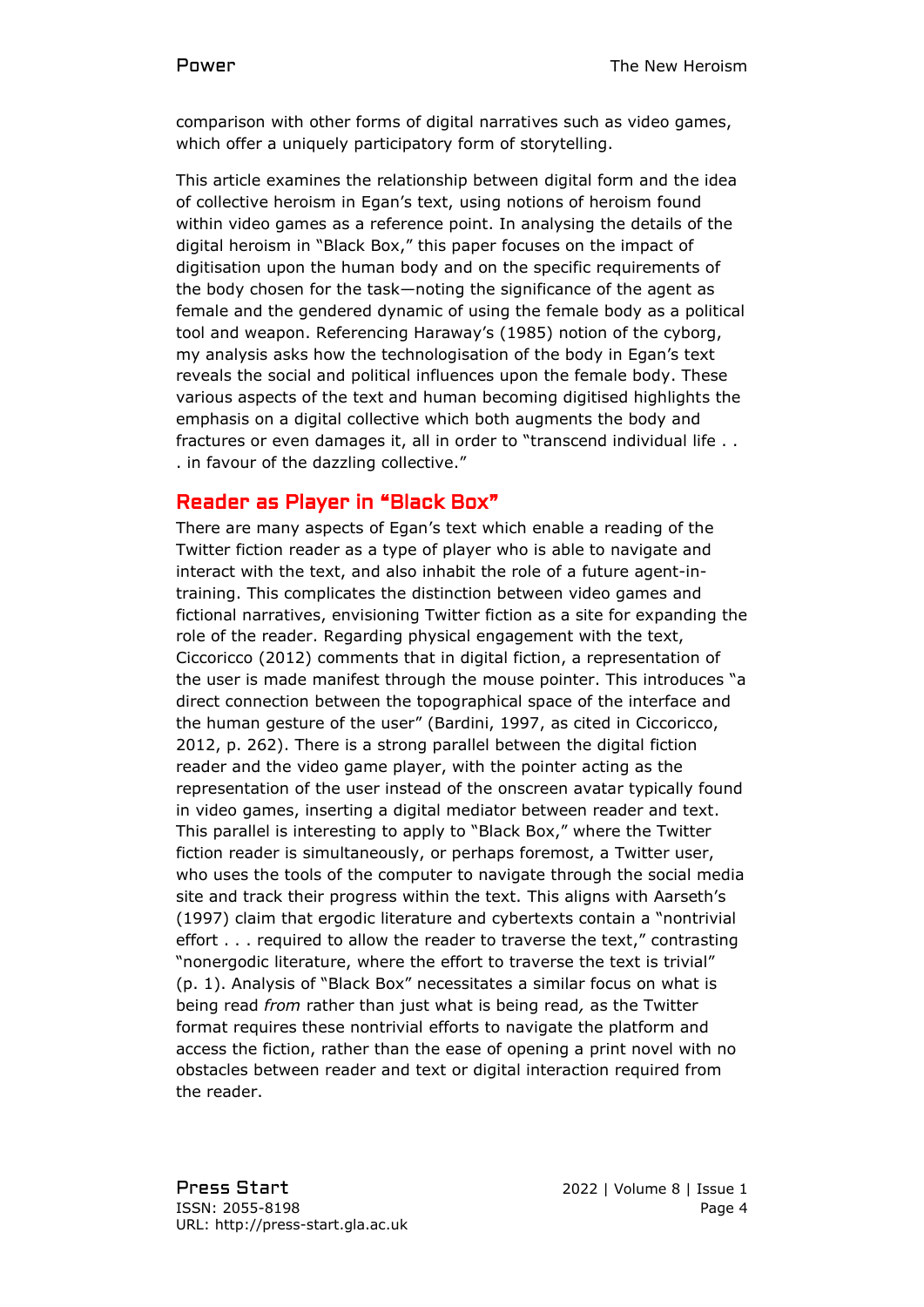The Twitter format also aids in explaining the rules of the text: The instructional layout of the Twitter publication separates the text into short phrases, reading like an instruction manual. These instructions often relate to the usage of the technology implanted in the agent's body—this technology is both her toolkit for collecting the information that is the goal of her mission and her weaponry for self-defence. In Egan's story, these tools are revealed function by function and explained again in an instructional format. For example, the agent explains how to record audio: "activate the microphone by pressing the triangle of cartilage across your ear opening" and "pressing your left thumb (if right handed) against your left middle fingertip begins recording" (Egan, 2012, pp. 11, 14). These lessons on how to use the implants are reminiscent of the introductory scenes of many video games, where the purpose is to acclimate the player to the rules of the game and the technical details of how to move and act. The use of hands and fingers to manipulate the technology embedded under the agent's skin further enforces this comparison, as the body is operated like a console. Reading "Black Box" requires similar movements, relying upon manipulation of the reader's phone or mouse and computer screen to progress through the text. However, this tutorial does not precede the "real" narrative, as is often the case in video games, where the player would first watch and learn before playing.<sup>3</sup> Instead, every statement within "Black Box" acts as a tutorial for the future agents who will learn from these instructions and will be equipped with the knowledge they need for their missions. The skippable nature of gaming tutorials is then removed, with the instructions integrated throughout the text as each action or event provides lessons to learn from. Egan inverts the notion of the gaming tutorial, firstly as these lessons cannot be put into practice by the reader, and secondly as the lessons pull double duty of both educating the future agent and building the narrative itself demonstrating the actions the agent must complete accurately to safely accomplish her mission. Thus, the tutorial has real stakes, as the agent herself is at points harmed—becoming temporarily blinded and almost being discovered by her target. While a guide for future agents, this tutorial is not a safe learning platform as in a video game environment.

Moreover, the explanations of the many functions and actions available to the agent creates a sense of false freedom or autonomy. Simons (2007) states that "the trick of the trade of game design is indeed to make the player *believe* she is in control" ("External Observers Versus Immersed Players," para. 8, emphasis in the original). This is notably achieved in video games through limited options such as dialogue trees that enforce rules while enabling some decisions on the part of the player. In "Black Box," the agent may appear in control, but there are

 $3$  This is not the case with all video game tutorials, which vary greatly. Many games experiment with the tutorial notion by integrating it across levels and into gameplay, or even enabling players to die within the tutorial—notably *Dark Souls* (FromSoftware, 2011).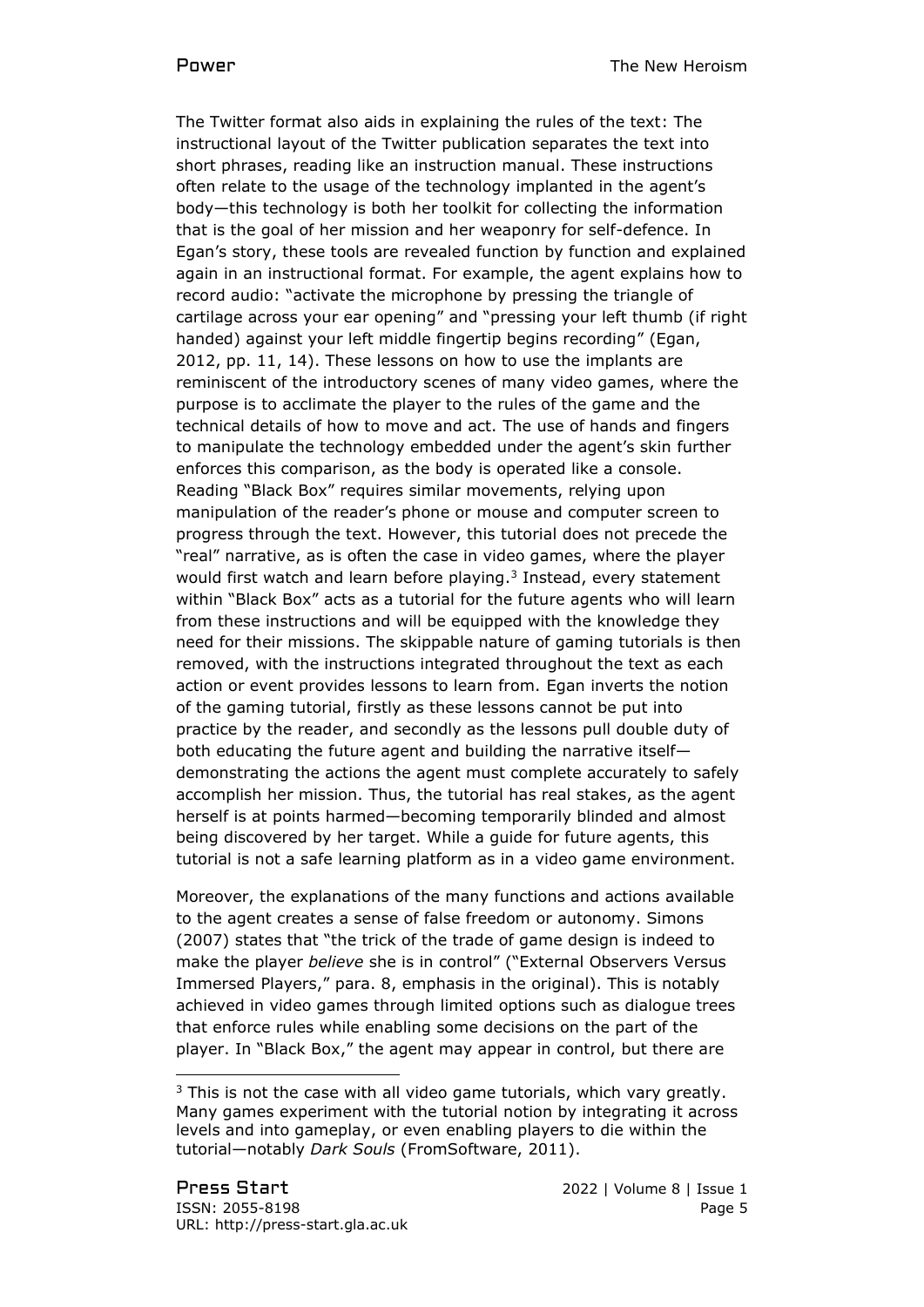similar limitations to freedom. Firstly, the story is already written; there is no option as to how it will play out. This points to the vital difference between readers and players: "A reader, however strongly engaged in the unfolding of a narrative, is powerless. Like a spectator at a soccer game, he may speculate, conjecture, extrapolate, even shout abuse, but he is not a player" (Aarseth, 1997, p. 4). Aarseth's (1997) definition of a reader relies on their inability to alter the narrative outcome in any way, as a passive spectator rather than an involved player. This differs from the range of endings within a typical video game, where the player's actions determine which route is taken through a number of options presented to them, or at least, their actions result in either a win or loss. In "Black Box," while the plot is revealed to the reader in a fragmented manner which creates uncertainty, it is in fact fixed. Secondly, the functions in "Black Box" are tied to specific moments and times; the agent is less an autonomous individual than a programmed machine. This is similar to the limitations of a video game, where the range of actions and tools often are only useful or accessible at programmed moments. Egan plays with these tropes of video games the idea of tutorials, the contingency of gameplay, and the impression of control—but deploys them in a linear novelistic context that strips them of their interactivity and formal purposes.

Although Egan produced the text in a novelistic manner, when read in tandem with Aarseth's (1997) work on cybertexts, analysis of "Black Box" complicates the distinction between games and narratives. While the reader in "Black Box" is a spectator in that they cannot impact the action within the text, some aspects of Aarseth's definition of cybertexts and interactivity are also applicable to "Black Box." For instance, Aarseth upholds the "intricacies of the medium as an integral part of the literary exchange" (1997, p. 1) and conceives of cybertexts as "a way to expand the scope of literary studies to include phenomena . . . perceived as outside of, or marginalized by, the field of literature" (1997, p. 18). In Egan's text, the Twitter medium is an integral part of the literary exchange, requiring specific engagement in reading and technical access. Furthermore, we can view Twitter fiction similarly as a way to expand the scope of literary studies, making the technology carry a fictional narrative in a manner it was not exactly intended for. Aarseth claims that "the cybertext reader is a player, a gambler; the cybertext is a game-world or world-game; it is possible to explore, get lost, and discover secret paths in these texts" (1997, p. 4). Tying the distinctions between games and narratives to the differences between players and readers leads me to ask whether the reader of "Black Box" can similarly be viewed as a player.

As it is hosted on Twitter, "Black Box" becomes one narrative thread within the vast twitterverse. Through the tools of the platform, such as replying, retweeting, and tagging, the reader can build upon the existing narrative and explore the expansive landscape—following electronic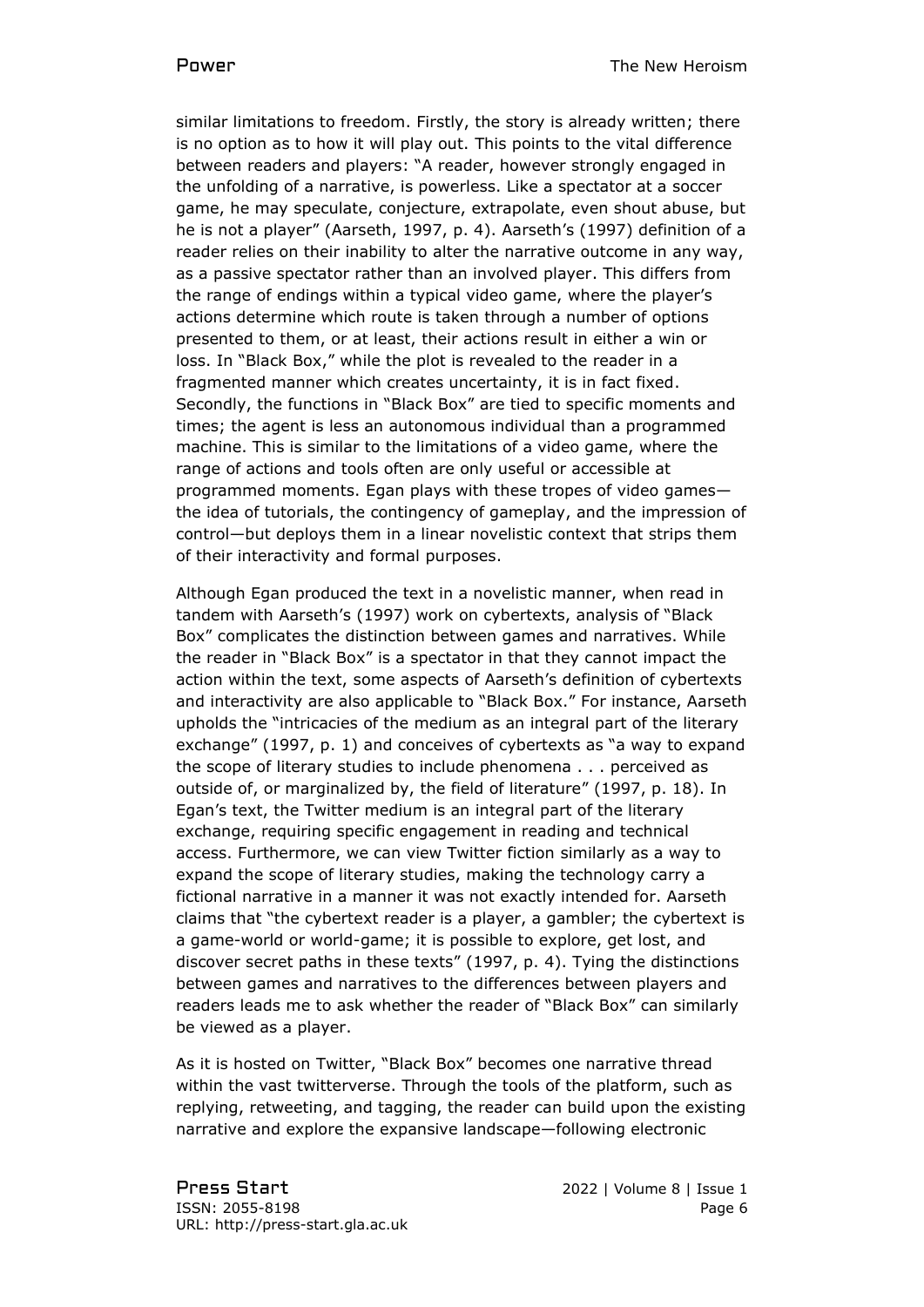pathways to discover other portions of the social networking site. While the text itself is closed in the lack of narrative options presented to the reader, using Twitter as a platform for publication allows and expects readers/users to create these new pathways and processes that Aarseth speaks of. The act of reading becomes a collective effort, as each users' additions and links are communal, visible to all other Twitter users. Investigating these aspects of cybertext within "Black Box" highlights the value of these interactions between platform and reader/user and the potential for exploration beyond the set narrative.

There are further echoes of video game influences within the style of address and the narrative tense utilised by Egan. Egan's poetic prose is carefully collated to build the world of the text and centralise the goal and dangers of the mission. Precup's (2015) article on the posthuman body in "Black Box" provides an overview of how this is technically achieved:

"Black Box" reads like a mix between an instructions manual and a mission log . . . The architecture of the text is based on effectively concise and well-balanced sentences, consisting mostly of a mix of conditionals laying down procedural steps, directives and prescriptive statements, strings of corrective recommendations that acknowledge the fallibility of procedures and their impossibility to forecast all possible outcomes, guidelines for manipulation, dissimulation, and seduction techniques, patriotic motivational slogans, and terse observations with aphoristic inflections. (p. 173)

This careful architecture mirrors video game narratives, which typically inform players of their objectives and resources, serving "as motivation for the player, giving them a goal to achieve" (Stone, 2019). This is particularly true of pre-established video game narratives, in which "interactivity and randomness have no impact upon the story" (Picucci, 2011, section 3.1., para. 1) when players' actions follow the intended narrative and thus the pre-programmed narrative must cover all bases. The scheduled and planned nature of Egan's text adopts a similarly informative, blunt, didactic form—each line written provides instruction:

Move close to the sketches you wish to photograph, allowing them to fill your field of vision. Hold very still. A flash is far more dramatic in total darkness. An epithet in another language, followed by "What the fuck was that?," means you overestimated your Designated Mate's handset absorption. A bright, throbbing total blindness means that you neglected to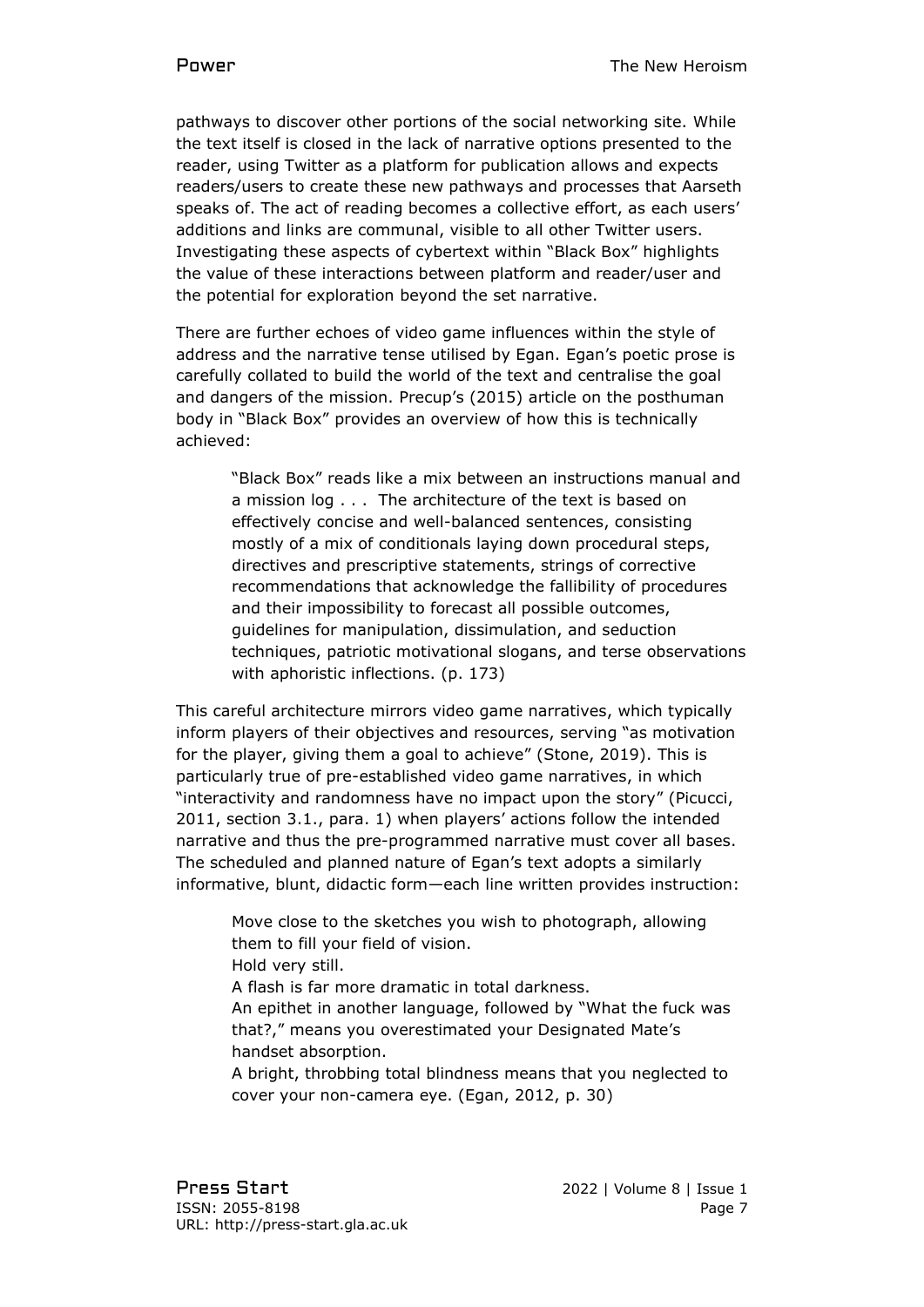The text is written in the second person ("you"), centring the reader in the action and making them feel as if the instructions apply to them, as well as reflecting the actions of the agent. This is similar to the text in video games, where instructions doubly apply to the avatar (or the player-character) and the players controlling them. The reader learns the rules of the game and understands the feeling of danger and immediacy through these blunt and emotionless descriptions, which reveal the physical consequences of any mistakes. However, while Simons (2007) notes that game players "know that whatever happens to their avatars in the gameworld, nothing nasty will happen to them" ("External Observers Versus Immersed Players," para. 6), in "Black Box," this concept is a little more complicated. While the Twitter fiction reader is in the same position as the video game player, within the world of the text, the person reading these thoughts is a future agent who will be exposed to all the same threats as described in the text. The reader then stands in the position of another agent; the entire narrative of "Black Box" is a recording of the agent's thoughts, a recording that "will serve as both a mission log and a guide for others undertaking this work" (Egan, 2012, p. 14). The text is then an instruction manual based on past experiences, a guide that will be passed onto the next agent, the next player in the game. This contributes to the feeling of "realness" for the reader, who receives the text as the future agent would, learning the rules and risks of the job, and thus creating the impression of a real training process.

### Collective Heroism in "Black Box"

This idea of the text as a manual shared between users is a key component of "Black Box"'s collective heroism. Just as the agents in "Black Box" share their training experience, they also share the glory. The use of the second person positions the reader as a player, whilst uniting all agents by addressing them collectively as "you." This secondperson address is reminiscent of text-based adventure games like *Zork* (Infocom, 1977) and *Adventureland* (Adams, 1978), where the player navigates the game by inputting short directives with the keyboard. The instructional style of Egan's text mirrors these textual directives and upholds the text as the tool of navigation and exploration. As Ip (2011) states, these early games "allow[ed] users to engage in fantasy worlds purely via textual descriptions and conversations with other players and game characters" (p. 104). The focus on textuality in these games centralises the point of comparison with "Black Box": "their heavy reliance on text and full-word/phrase commands are qualitatively different from the games . . . where visuals replace text descriptions" (Ostenson, 2013, p. 75). Thus, there is a particular affinity between these text-based games and Egan's text, which uses textuality rather than image to inject fictional narrative into the social media landscape. Parallels can also be drawn to "choose your own adventure" narratives, which began as children's books but have also inspired digital creations, such as the interactive film *Bandersnatch* (Slade, 2018). In addition, the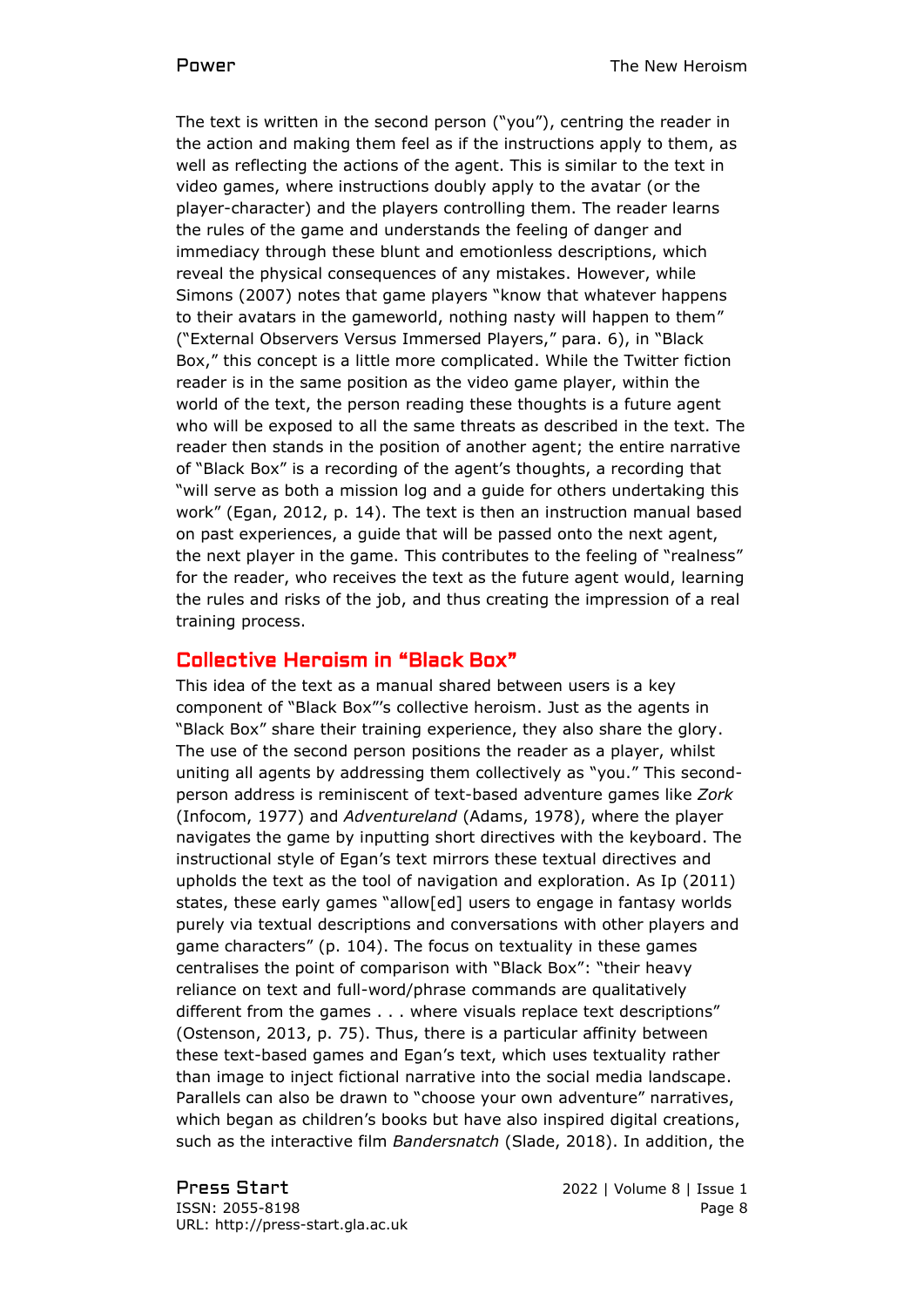original *Choose Your Own Adventure* series (1979–1998) utilised a second person address to frame the reader as the protagonist, inspiring a similar impression of immediacy as in Egan's text. These influences within Egan's Twitter fiction highlights the legacy of game narratives and points to a sense of nostalgia in replicating this form of play with a newer text-based technology.

This collective address also allows Egan to keep the name of her character anonymous throughout the text. However, Egan has confirmed that the agent is an extension of the character Lulu from her novel *A Visit from the Goon Squad* (Gee, 2012). This link impacts readings of "Black Box" in a myriad of ways, but for this article's scope, it is Egan's refusal to acknowledge who this character is within the text itself, while having an answer ready, that is most interesting. Leaving the character unnamed reflects that this one agent's experience is not unique and acknowledges the multitude when referring to the individual. Choosing to anonymise Lulu and propel her into a future world is especially significant because in *A Visit from the Goon Squad*, Lulu is a young, tech-savvy marketing student, who is described as "clean," with no tattoos or piercings. Lulu's technologically upgraded body in "Black Box" shows a radical transformation from this "clean," abstaining state, removing a defining characteristic of her past persona. Selecting an individual with a tangible backstory to transform into one of a multitude of nameless agents within a collective group, emphasises the mutable nature of individual identity in "Black Box"; past experiences and defining features are subsumed by the collective—shared identity becomes a prerequisite for shared glory.

Black Box demonstrates an emerging form of heroism in this transformation—a digital heroism, which foregrounds technology as the transformational and heroic component augmenting these "clean" bodies. This term—digital heroism—is one way to anchor the text's multiplicity, as the bodily upgrading in the text is an intentional, repeated, and shared experience—not a unique case like the accidental Frankenstein's monster. The agent's body is technologically enhanced and transformed into a highly efficient tool to gather, store, and transfer information. The reader does not see this process of upgrading, but the text reveals the motivation for such bodily alterations in its description of heroism as a kind of utopian digital collective:

You are one of hundreds, each a potential hero.

Technology has afforded ordinary people a chance to glow in the cosmos of human achievement. . . .

- Knowing that you are one of hundreds shouldn't feel belittling. In the new heroism, the goal is to merge with something larger than yourself.
- In the new heroism, the goal is to throw off generations of self involvement.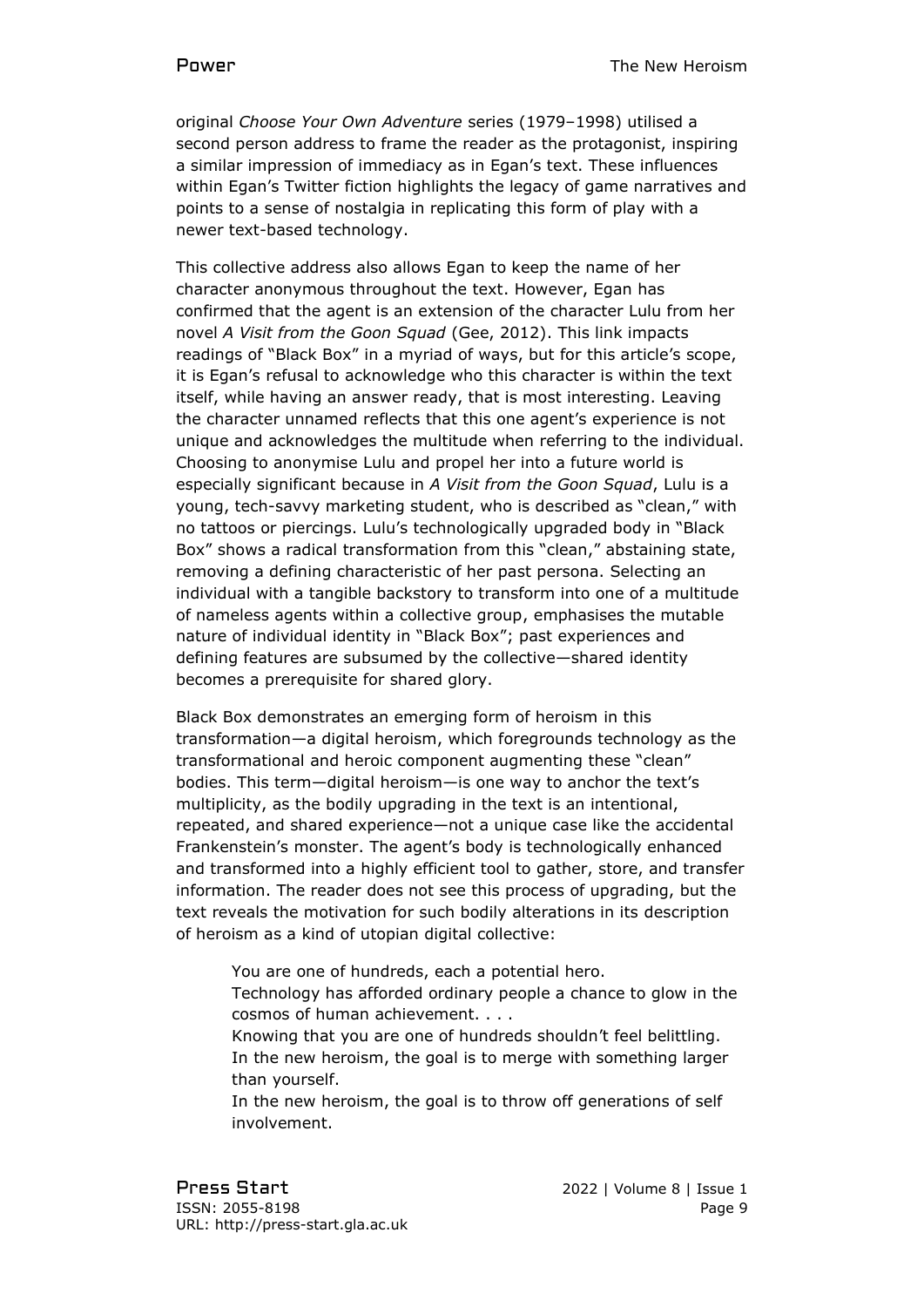In the new heroism, the goal is to renounce the American fixation with being seen and recognized.

In the new heroism, the goal is to dig beneath your shiny persona. (Egan, 2012, pp. 21–22)

This excerpt reads like a manifesto for this new digital heroism. The anaphora "In the new heroism, the goal is to" echoes memorised motivational slogans, perhaps from the recruitment and training processes. This corporate tone is blended with poetic motivational phrases encouraging a positive view of this "merging." In this new heroism, the agent essentially becomes a military tool, as her body is not her own property and her thoughts are recorded as a mission log. This invasion of privacy and loss of bodily autonomy is justified and deemed desirable through the idea of the heroic collective; here Egan enables a critique of heroism through highlighting the sacrificial, selfeffacing component of this voluntary service. Technology is the pathway to glory, allowing "ordinary people" to become superhuman in their abilities and contribute to this collective effort.

The loss of individuality is not merely ideological: It is an actual sacrifice made within the text. The technology embedded within the agent's body begins to take over and sacrifice her personal history, not just altering her bodily form but compromising her cognitive data and memories. For instance, any personal reflection or emotional response is ignored by the embedded equipment—"Your pounding heartbeat will not be recorded" (Egan, 2012, p. 12)—or discouraged as input—"Where stray or personal thoughts have intruded, you may delete them" (Egan, 2012, p. 14). Characterising personal thoughts as an intrusion within the individual's own body then foregrounds the technology and frames the agent's body as a storage device rather than a corporeal expression of individuality.<sup>4</sup> Not only are the agent's thoughts, feelings, and observations excluded where they are not relevant to the task, but as the data collected demands more and more storage space within her body, it begins utilising her own cognitive faculties to import information. This depletes the agent's own resources, rewriting her cognitive structures to better support these requirements:

You will feel the surge as the data flood your body.

The surge may contain feeling, memory, heat, cold, longing, pain, even joy.

- Although the data are alien, the memories dislodged will be your own:
- Peeling an orange for your husband in bed on a Sunday, sunlight splashing the sheets;

The smoky earthen smell of the fur of your childhood cat;

<sup>4</sup> This brings to mind Hayles's (1999) "pattern" and "presence" terminology when speaking of the value of human embodiment and the dangers of viewing the body as merely a vehicle for data (p. 18).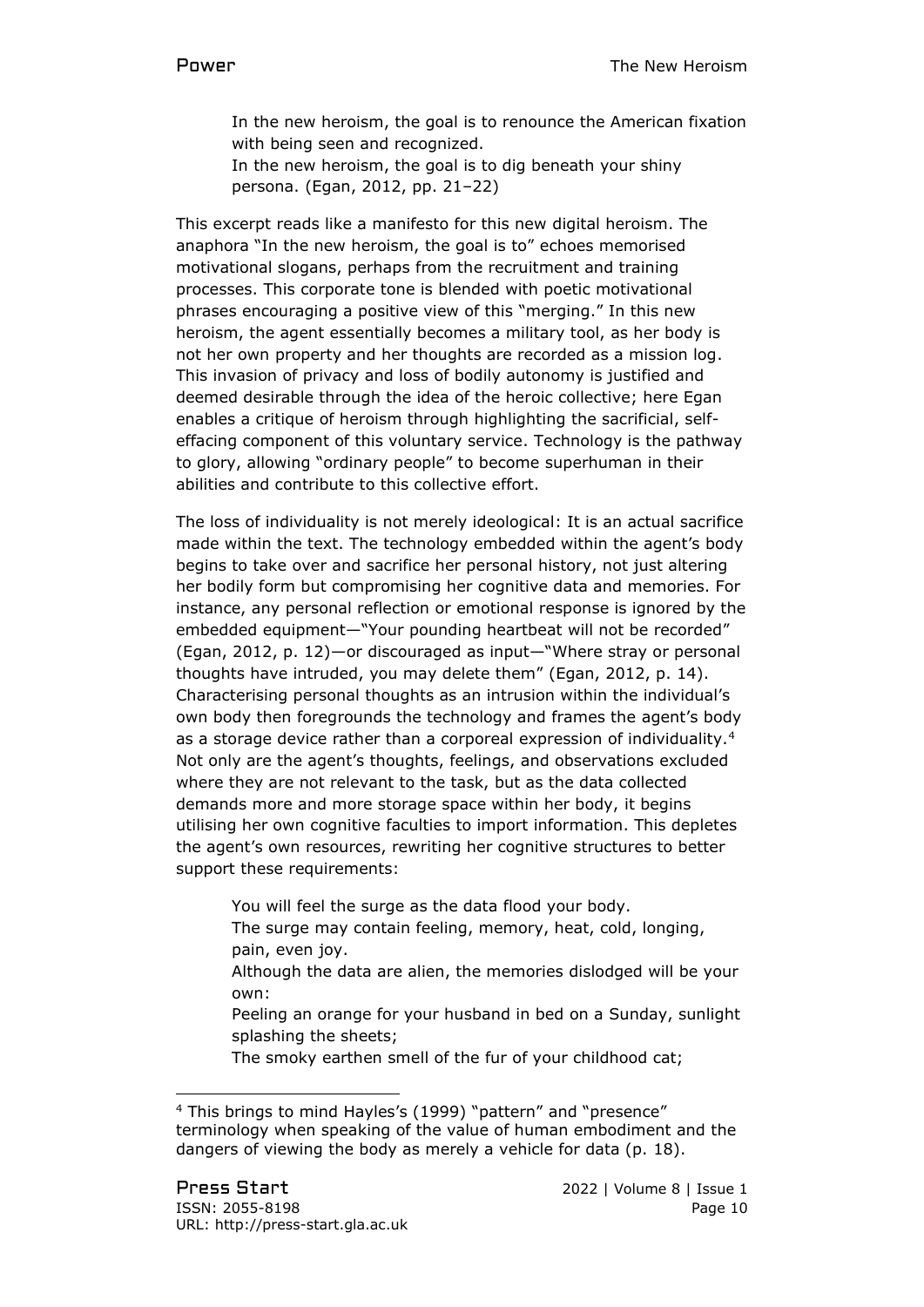The flavour of the peppermints your mother kept for you inside her desk. (Egan, 2012, p. 39)

Absorbing this data dislodges personal memories. The technology moves from a detached addition to the agent's body to an active editor, rearranging and deleting components where it sees fit. This data surge is described as a sensory experience, containing "feeling, memory, heat, cold, longing, pain, even joy," yet, it removes important sense memories from the agent's own mind. The moments listed convey the mundane but essential sensory attachments that create a personal history—from weekly routines with a spouse to early sense memories of childhood.

Similar to the idea of the tutorial becoming integrated across the entire text, the character backstory is embedded here within moments of action, instead of being given at the start. As highlighted in Ip's (2011) article on the use of narrative in video games,

Back stories are usually presented just before a game begins or seen written on the back of game packaging or in its instruction manual to capture a player's attention as well as set the scene for the entire game. (p. 112)

Egan subverts this convention by providing a backstory for the reader only as it is deleted for the character. This opposes the chronology of Campbell's (1949) hero's journey often utilised in game narratives, where "the player first meets the hero and is introduced to the hero's background, typically via the back story" (Ip, 2011, p. 112). These memories, and likely many more in between, are eradicated, simply lost as a sacrifice in exchange for incoming data. This process of eradication contributes to the creation of a digital collective, as the agent's bodies become homogenous and lack the distinguishing aspects of their personalities and memories. By removing these identifying memories and thoughts, the text makes true some of the goals from the new heroism manifesto, such as throwing off self-involvement and renouncing the fixation with being seen and recognised. It also focusses on technology affording the ordinary to shine, as the heroes do not glow as individual human beings, but as collective containers of information displaying the heroic contributions of technology.

# Gender and Heroism in "Black Box"

A defining feature of the bodies that make up this digital collective is their shared gender. The agents are called "beauties" because they hide in plain sight as the beautiful dates of important men: "When men begin serious talk, beauties are left to themselves" (Egan, 2012, p. 15). The beauty guise utilised for this position requires a traditionally attractive woman who is not out of place in this scenario and who is perceived as completely non-threatening. This relies on a view of women as innocent and powerless, ideas that are further endorsed by the acts of

Press Start 2022 | Volume 8 | Issue 1 ISSN: 2055-8198 Page 11 URL: http://press-start.gla.ac.uk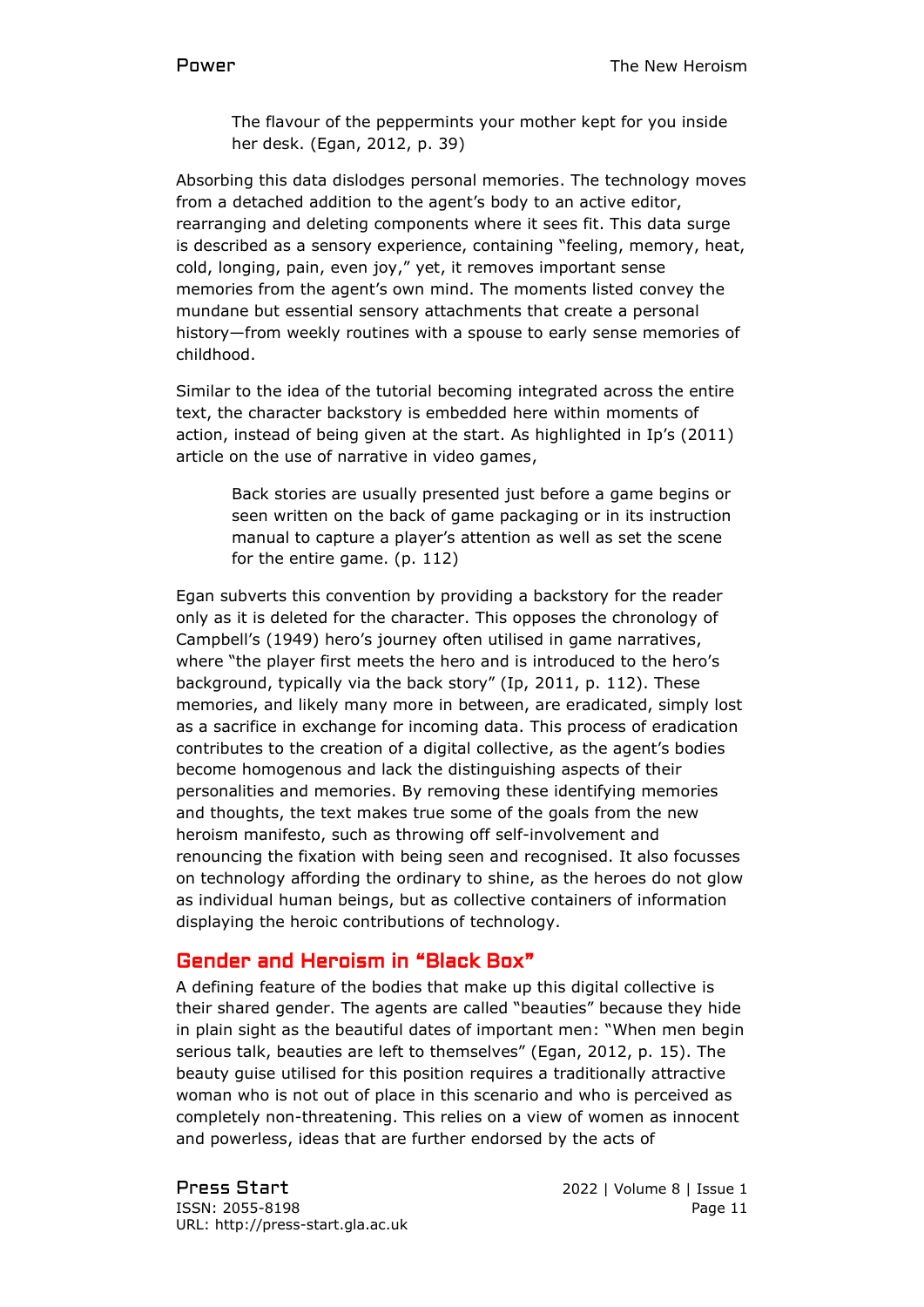technological upgrading required for the selected service agents, which could communicate that a beautiful woman alone is not fit for the task at hand. Here, Haraway's (1990) comments on technologisation and the cyborg can be considered. Haraway explains that "communications technologies and biotechnologies are the crucial tools recrafting our bodies. These tools embody and enforce new social relations for women world-wide" (p. 164). This notion of technology re-crafting the human, combined with the focus on female bodies and the informatics of domination that enforces gender roles and hierarchies, perfectly applies to the new heroism of Egan's text. "Black Box" transforms women's bodies into spy weaponry and nicknames them "beauties," hiding their abilities and purpose under a layer of gender stereotypes.

The focus on the agent's appearance touches upon stereotypical depictions of female figures within popular media, which often present female bodies as a "spectacle—body to be looked at, place of sexuality, and object of desire" (de Lauretis, 1984, p. 4). Sherman (1997) notes that female characters in action and adventure games often wear impractical and sexualised outfits, and that, because of this clothing, the characters are not viewed as capable heroes. This causes players especially male players—to be reluctant to select them (p. 254). Along the same lines, Sarkeesian's *Lingerie Is Not Armour* (2016) explores the discrepancy in suitable clothing between male and female characters in videogames, highlighting that female characters are valued for their sexual desirability rather than their skill. These assumptions are utilised and twisted in "Black Box," as the agent—the hero of the text—uses this "beauty" aesthetic as a cover to disguise her intentions and abilities, relying on gendered assumptions to keep her cover secure. Sarkeesian notes a recent tendency to justify the sexualisation of female game characters: Cortana from the *Halo* franchise (Bungie, 2001—present) is said to be naked in order to catch the attention of male characters, and Quiet from *Metal Gear Solid V* (Kojima Productions, 2015) is scantily clad because she breathes and drinks through her skin. Egan's "Black Box" similarly shows a hyper-awareness of the female body as an intentional method of distraction—showing skin in order to communicate vulnerability, when in fact the agent is fully armed even when unclothed. The text manipulates gendered notions of heroism through this tension between the agent's innocent appearance and the powerful technology hiding beneath her skin.

Returning to the rhetoric of the new heroism manifesto, the "ordinary people" who are offered the chance to "glow in the cosmos of human achievement" (Egan, 2012, pp. 21–22) are women, adding a gendered dimension to the critiques of self-involvement and superficial interests. The goal of the new heroism to merge and become content with being one of hundreds removes individual power from these women by marking them as a collective, as mass-produced weapons wielded by those in charge. Directly, these superior powers are the individuals that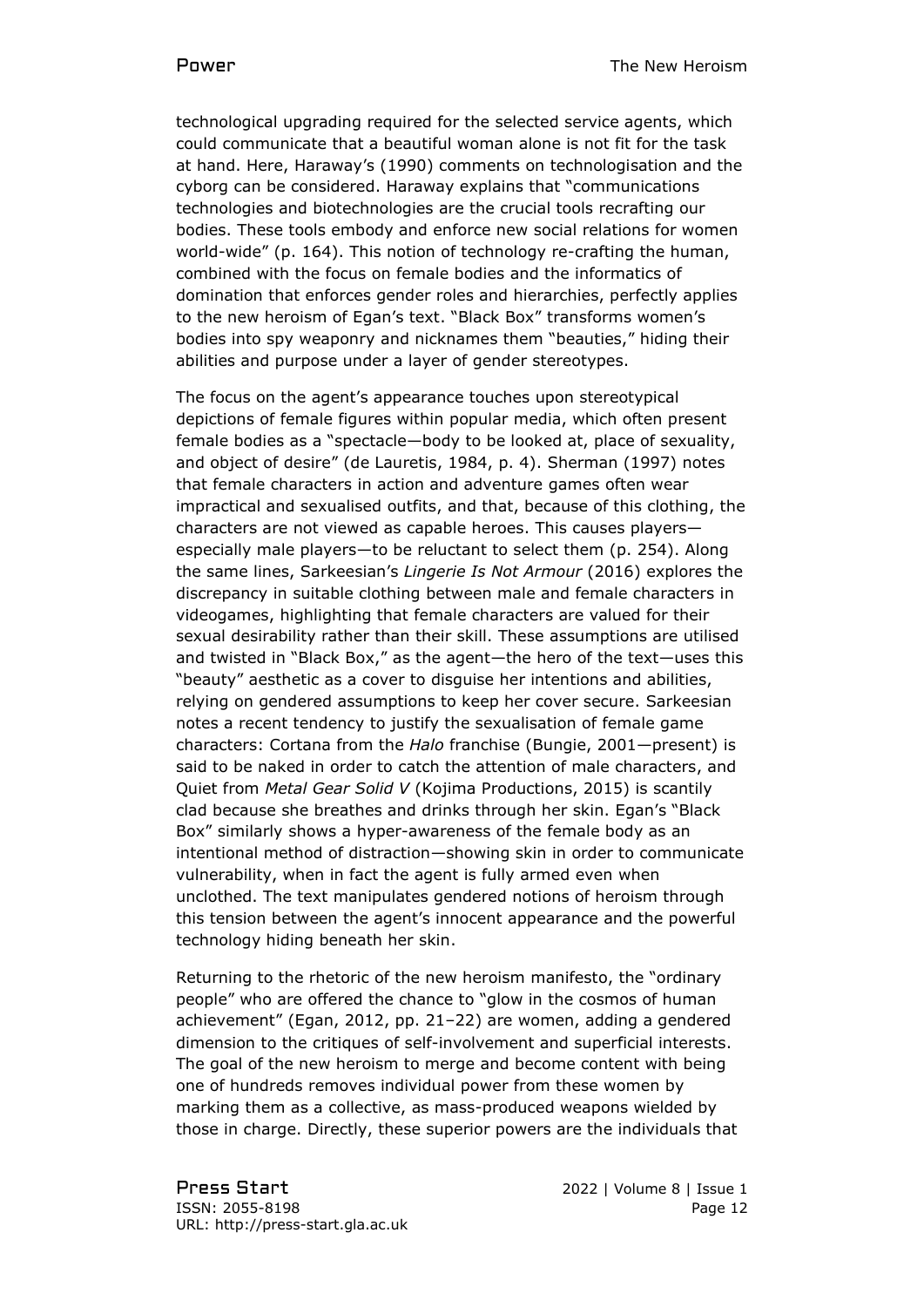the agents take orders from and report to, but more largely, they are the patriarchal and capitalist social systems which see the female body as a marketable product. In this sense, the cyborg depicted in "Black Box" becomes a method to make the female body fit for the task at hand. This reveals some dystopian consequences to Haraway's (1990) vision of the cyborg, seeming to reinforce the "dualisms . . . persistent in Western tradition" (p. 175) which are "systemic to the logics and practices of domination of women" (p. 181), rather than offering a way out of them as Haraway's manifesto hopes. By using the cyborg to create a collective heroism, Egan inverts the standard notion of heroism as one exceptional individual, most traditionally an individual male character—stemming from masculine archetypes such as Campbell's (1949) hero's journey. Instead, the cyborg is tied to the collective female heroism endorsed by "Black Box"'s new heroism manifesto, amplifying the dualism of gender by separating these heroes on the basis of gender and not allowing these women the individual glory granted to the male hero.

"Black Box" depicts scenes of sexual interaction between the agent and her target as a necessary component of her cover as a beauty. These moments in the text are uncomfortable to read, written from the inner perspective of the agent who focuses on her duty to perform regardless of her personal comfort or desires. The instructional nature of the text allows her to reveal this discomfort within her guidance for future agents, rather than presenting it as the primary focus of her description. For example, the agent suggests that "throwing back your head and closing your eyes allows you to give the appearance of sexual readiness while concealing revulsion" (Egan, 2012, p. 5), presenting concealing revulsion as of secondary importance to maintaining her cover. The second person narration functions both as an instruction for future agents and as a distancing technique for the agent experiencing the event, who narrates her own experience as if she were describing another woman's body. This distancing continues and is epitomised by the "Dissociation Technique" used by the agent to vacate her body in these moments:

Begin the Dissociation Technique only when physical violation is imminent.

Close your eyes and slowly count backward from ten. With each number, imagine yourself rising out of your body and moving one step farther away from it By eight, you should be hovering just outside your skin By five, you should be floating a foot or two above your body, feeling only vague anxiety over what is about to happen

By three, you should feel fully detached from your physical self By two, your body should be able to act and react without your participation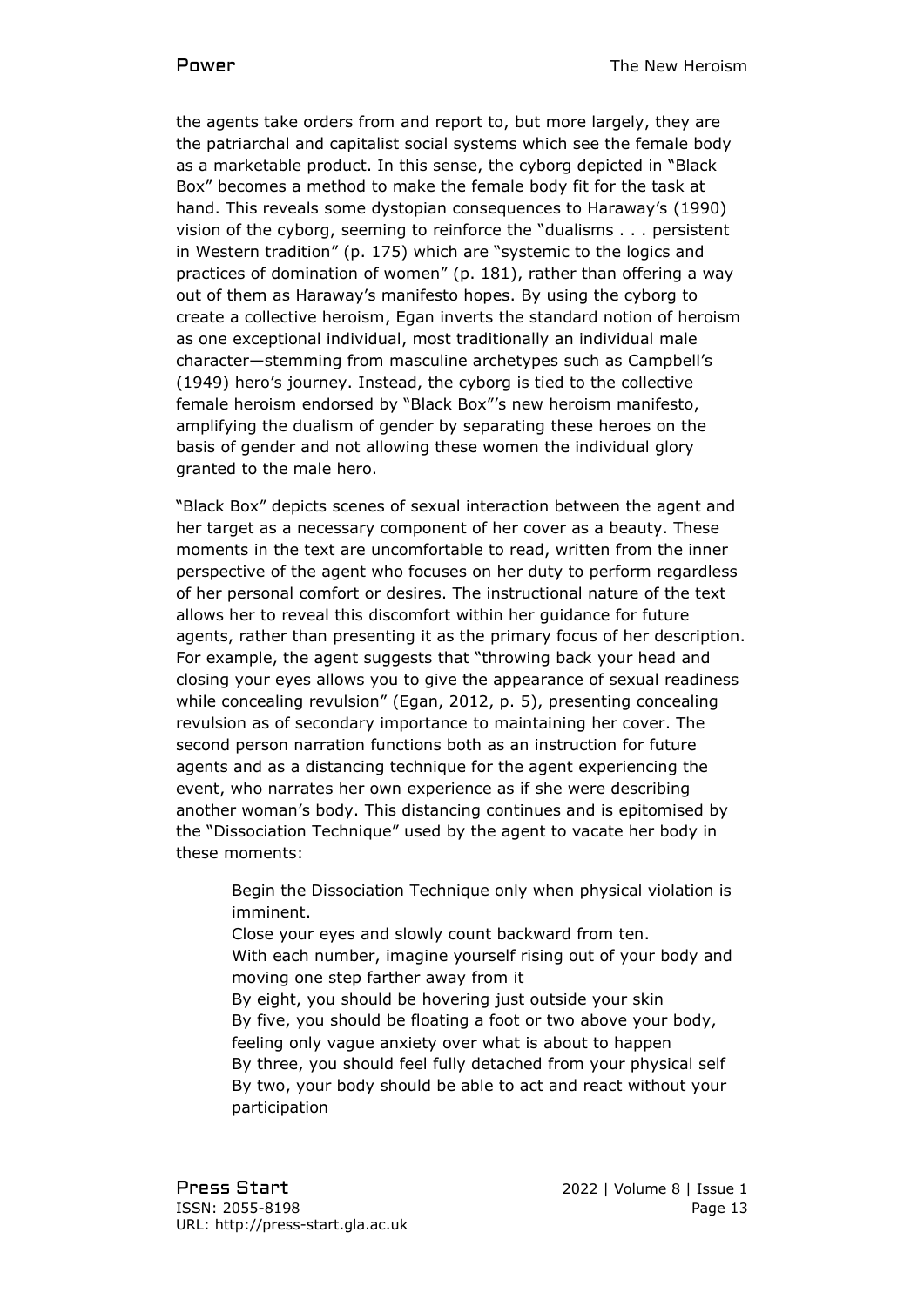By one, your mind should drift so free that you lose track of what is happening below. . .

Your mind will rejoin your body when it is safe to do so. (Egan, 2012, pp. 6–7)

Trauma has been theorised by some as an unspeakable memory or a black hole, as the event is too painful and overwhelming to address directly (Caruth, 1996; Pitman & Orr, 1990). This concept aligns well with the "Dissociation Technique" in "Black Box," where the individual, separated from her physical experience, leaves a blank space in her mental recollection of the moment rather than the physical memory. This progressive separation from her physical body allows the agent to endure the assault without processing her bodily experience. This is the only agency she has; the only protest available against this violation is to not acknowledge the exact details of the encounter or her physical participation in it.

Sherman (1997) notes that when female characters are chosen by players, "the notion of 'using' her may also have sexual connotations" (p. 254). Several scholars have noted this problematic idea of male players "using" female characters. Kennedy's (2002) analysis of Lara Croft concludes that "the pleasures of playing as Lara are more concerned with mastery and control of a body coded as female within a safe and unthreatening context" ("But Playing as Lara...," para. 4). Gestos et al.'s (2018) study on video games and female wellbeing even suggests that male players can become "more tolerant of abuse toward women, rape myth acceptance, and sexist attitudes toward women in a real-life setting" (p. 539) after playing games with sexually objectified female characters. This domination of a female body becomes real within the world of "Black Box," as the agent is sexually used to further her political task. Yet, obscuring these details from her own memory and from the recounting of the events means that the agent does not allow herself to be "used" in this sense by the reader—including both the Twitter reader and anyone within the text who will read her missions log. While in this act of dissociation the agent vacates ownership of her own body and turns it over as a political tool, she also rejects any emotional consequences and does not cognitively absorb this interaction or add it to her personal and professional history.

"Black Box" enables some manipulation of the gendered power dynamics and stereotypes that the agent's cover identity relies upon. Sherman's (1997) study states that, in male-centred games with limited female characters, female players are able to "revision the text to make the female central and powerful, akin to what Alicia Ostriker calls 'revisionist mythmaking,' whereby women appropriate a 'tale...for altered ends'" (p. 256). The hero in "Black Box" can be viewed as both a character within the text and as the real player of the game, providing guidance for future players. These manipulations allow the agents to escape the notion that heroines only play a supporting role in a hero's story. The

Press Start 2022 | Volume 8 | Issue 1 ISSN: 2055-8198 **Page 14** URL: http://press-start.gla.ac.uk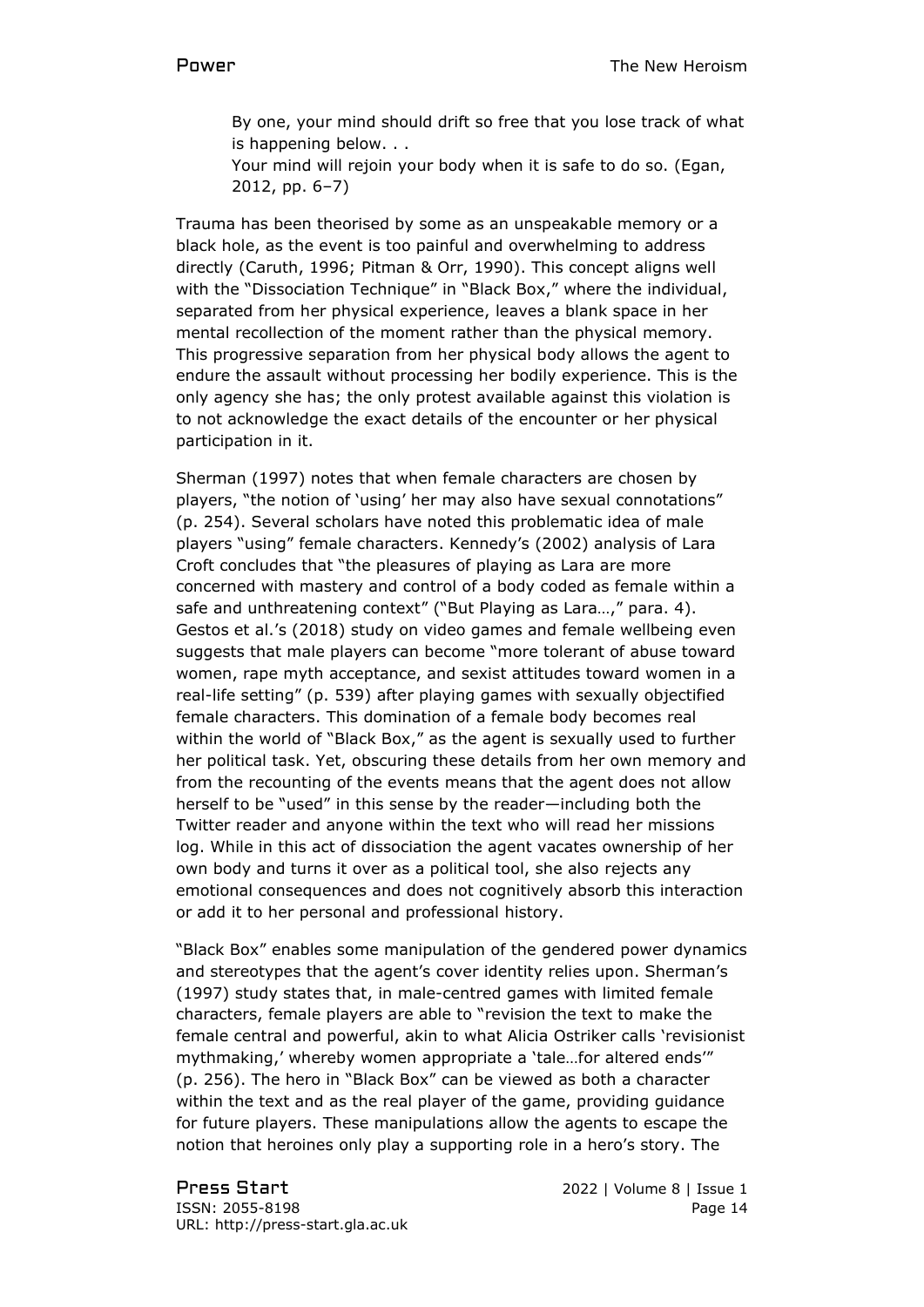agents subvert stereotypical expectations of women and heroes by utilising their sexual appeal to divert attention from their true intentions and abilities, relying on their targets to disregard them on the basis of appearance. Further, the nature of the text as a source of advice for other agents amplifies their subterfuge by acting as a communal resource shared by the women, offering protection strategies such as the Dissociation Technique to manage the sexual trauma attached to the role. The agents use these tools to avoid entirely losing themselves within their role and becoming only a vessel for male action and desire. The feminist cyborg story thus acts as a position of digital heroism able to reorientate the focus of the story and recentre women through a manipulation of patriarchal dualisms.

# Digital Death in "Black Box"

The text's promise of a collective heroism extends beyond the agent's active service, offering a new understanding of death and the afterlife. Death, the only guarantee in human life, is rewritten, and is no longer the end of all existence, as the collected data remains:

Remember that, should you die, your Field Instructions will provide a record of your mission and lessons for those who follow. Remember that, should you die, you will have triumphed merely by delivering your physical person into our hands. (Egan, 2012, p. 48)

Death becomes a success story, reminding the agent that her body and consciousness are secondary to the data she must collect on her mission. The human body, the beauty, is merely attractive disposable packaging. Again, individuality is removed as the agents' unique lives, experiences, and bodies are erased and become collective, homogenous data points. Bodies are literally disposable—to be delivered into the hands of superiors and torn apart in order to salvage the wires and chips hidden within flesh. In this case, the cyborg enables a performance of digital heroism that exceeds mortality, suggesting a way out of the ultimate dualism of life versus death.

Even beyond death, this digitisation extends to a new kind of afterlife. Egan (2012) writes:

Some citizen agents have chosen not to return. They have left their bodies behind, and now they shimmer sublimely in the heavens.

In the new heroism, the goal is to transcend individual life, with its petty pains and loves, in favor of the dazzling collective. You may picture the pulsing stars as the heroic spirits of former agent beauties.

You may imagine Heaven as a vast screen crowded with their dots of light. (p. 50)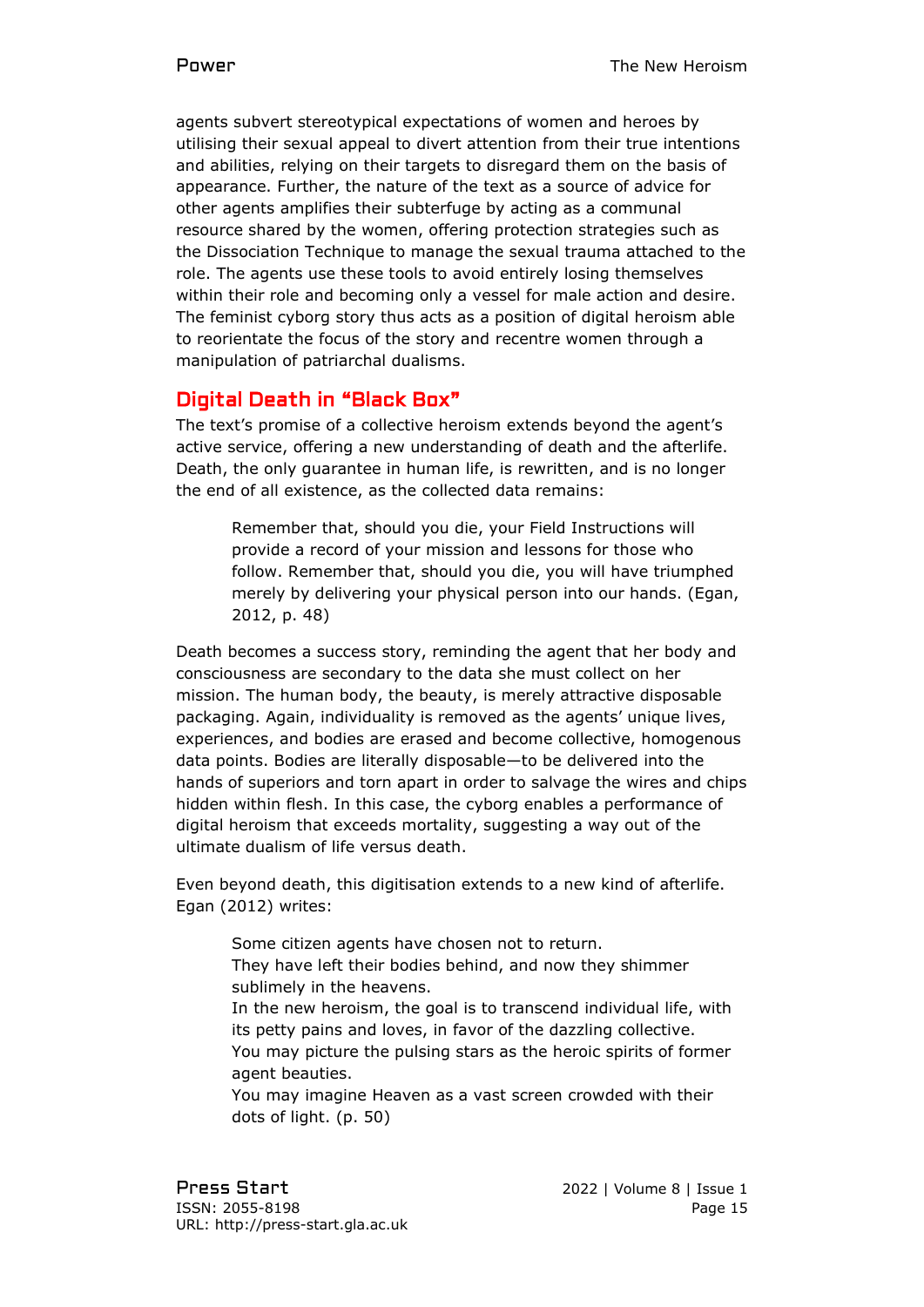This statement describes the ultimate transition from human flesh to disembodied cognition made possible through the agents' unique physicality. It completely disrupts the typical human chronology, as living forever as a technological signifier provides eternal permanence in a way the human body cannot sustain. The agents are consoled by their digital legacy, encouraged to find peace in this digital cosmos to which they will add a dot of light. This explains the appeal of an afterlife as a blinking light on a screen—it is a symbol of sacrifice representing the abstraction of identity from bodily form and the eternal preservation of data.

Again, echoing video game language and norms, each dot of light represents a completed mission saved permanently on a digital server. Just as in video games where players can often return to levels after accomplishing the central mission or view their greatest achievements in the game, once the agent has completed her mission, her heroic journey is saved for future players to learn from. Once more, this emphasises the collective nature of this heroism, with each mission informing the next through the agents leaving behind their experiences as an example for others. This compounds the idea of the agents as a collective, as their memorial is not a gravestone engraved with familial connections or their time spent on earth, but a record of their successes and failures on their mission, a journey and goal shared by all agents. The technology removes personal histories from the agents and becomes the dominant force defining the human body it resides within. This is further emphasised in this depiction of death as a dot of light on a screen, each one identical to the other. The computer screen then becomes a digital graveyard filled with these identical digital gravestones, upholding a technological legacy that overrides and erases the individual personal histories of the agents, defining their lives only in relation to their missions as digital heroes.

### Conclusion

Reading "Black Box" with reference to video games provides insight into the contribution of different digital media to electronic fiction and the new and creative ways social media can be used to create narratives and play. The formal aspects of the platform aid in extending this notion of interactivity to a text-based, closed narrative such as "Black Box," as readers are given opportunities to play and interact with the text. Further, the emotional investment within technology in the text amplifies these ideas of interactivity. From the cyborg body of its protagonist to the virtual body of the text itself, "Black Box" asks how technology might alter our material experiences. The formal innovation occurring within Twitter fiction is akin to the way gaming narratives are able to facilitate emotional interactions with technology itself, technologising the competitive strategies of analogue games and the narrative arcs of paper-and-pencil games such as *Dungeons & Dragons* (Ostenson, 2013, p. 72). In a similar move, Twitter fiction takes the

Press Start 2022 | Volume 8 | Issue 1 ISSN: 2055-8198 Page 16 URL: http://press-start.gla.ac.uk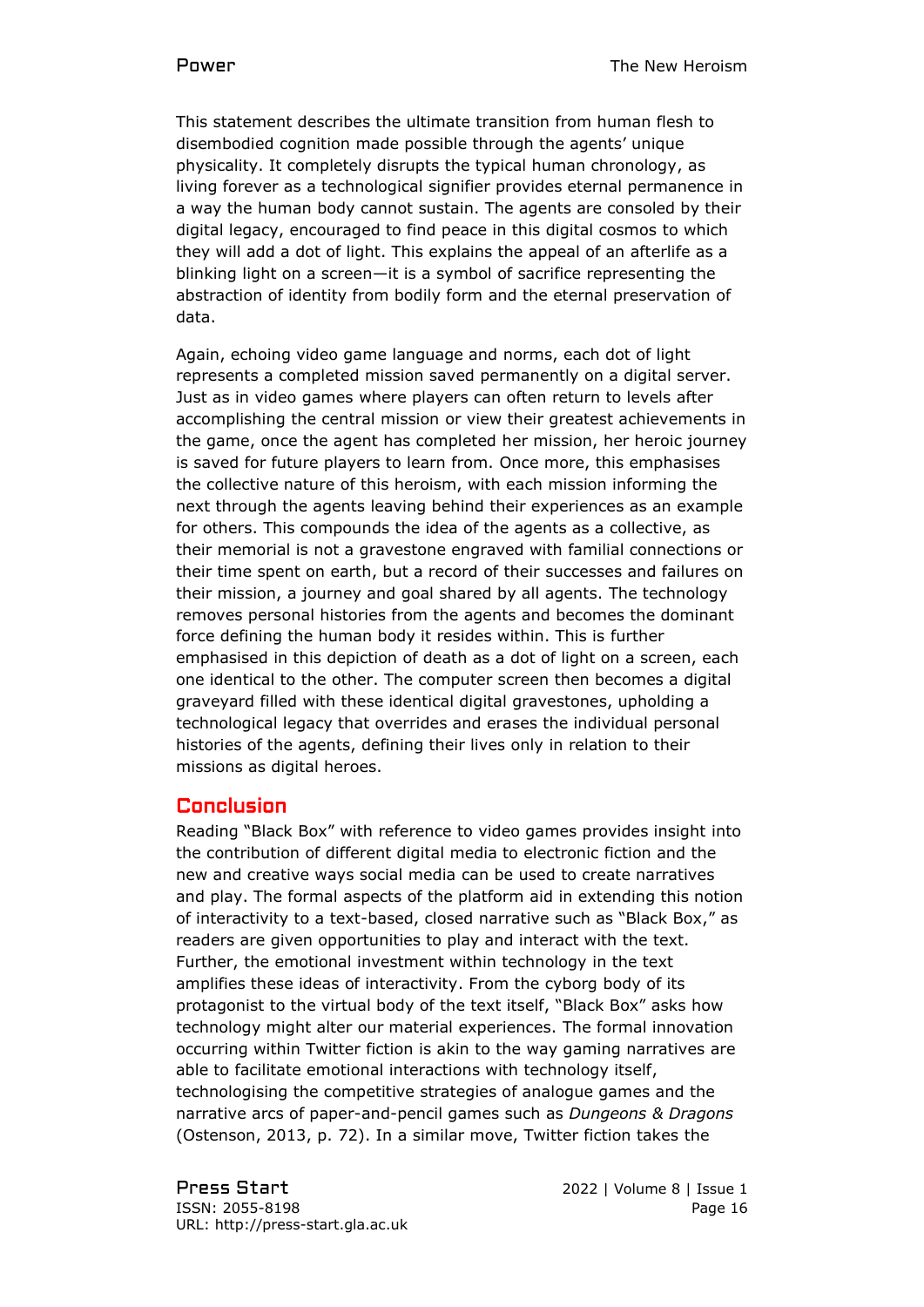narrative heart of a paper novel and translates it into the social media landscape. This signals the increasing experimentation we might see within electronic fiction, as readers and authors continue to expect these opportunities for narratives to appear in digital landscapes.

These expectations for digital narrative extend beyond fiction. "Black Box"'s representation of a digital graveyard is far from fantasy: Companies have already begun to capitalise on the desire for a virtual afterlife by creating specific websites for that purpose. Sites such as SafeBeyond (safebeyond.com) allow users to "secure [their] legacy forever" and "remain connected with [their] loved ones and be part of their lives for years to come" by uploading messages for loved ones to receive on specific dates or milestones, thus remaining part of major life events. Furthermore, social media websites are becoming incidental digital graveyards by hosting data from a user's page long after that person's death. In fact, in 2019, Twitter was forced to back-pedal on a plan to cancel all inactive accounts because of backlash they received from users who find connection and comfort in being able to view accounts of deceased users (Kasket, 2020). Though not created for this purpose, the popularity of social media websites has led many to document life's milestones online, essentially leaving behind a precurated obituary after their death. This adaption of social media to preserve digital narratives morphs Twitter from a site of live engagement to one of preservation and memorial, changing the profile's purpose after the death of the user. This idea of the social media memorial enables users to immortalise their lived experiences by choosing what to digitally publish and preserve.

Twitter is thus a uniquely appropriate platform for "Black Box" as the unretractable nature of online content guarantees digital immortality in the same manner promised within the text itself—living on forever as a collection of digital data points. Online archives, retweets, and screenshots promise the same kind of preservation. The fragmented publication style and ability to explore digital pathways mean that the text itself becomes part of a larger story, merging with other narratives and losing its own material borders, not existing as a traditional, tangible paper book. In this sense, "Black Box" loses its individual structure as a unified piece of fiction and becomes part of the dazzling digital collective.

### References

Aarseth, E. J. (1997). *Cybertext: Perspectives on ergodic literature*. Johns Hopkins University Press.

*About us*. (n.d.). SafeBeyond. Retrieved 5 April, 2021, from <https://www.safebeyond.com/about-safebeyond>

Adams, S. (1978). *Adventureland* [PC]. Creative Computing Software Adventure International.

Press Start 2022 | Volume 8 | Issue 1 ISSN: 2055-8198 Page 17 URL: http://press-start.gla.ac.uk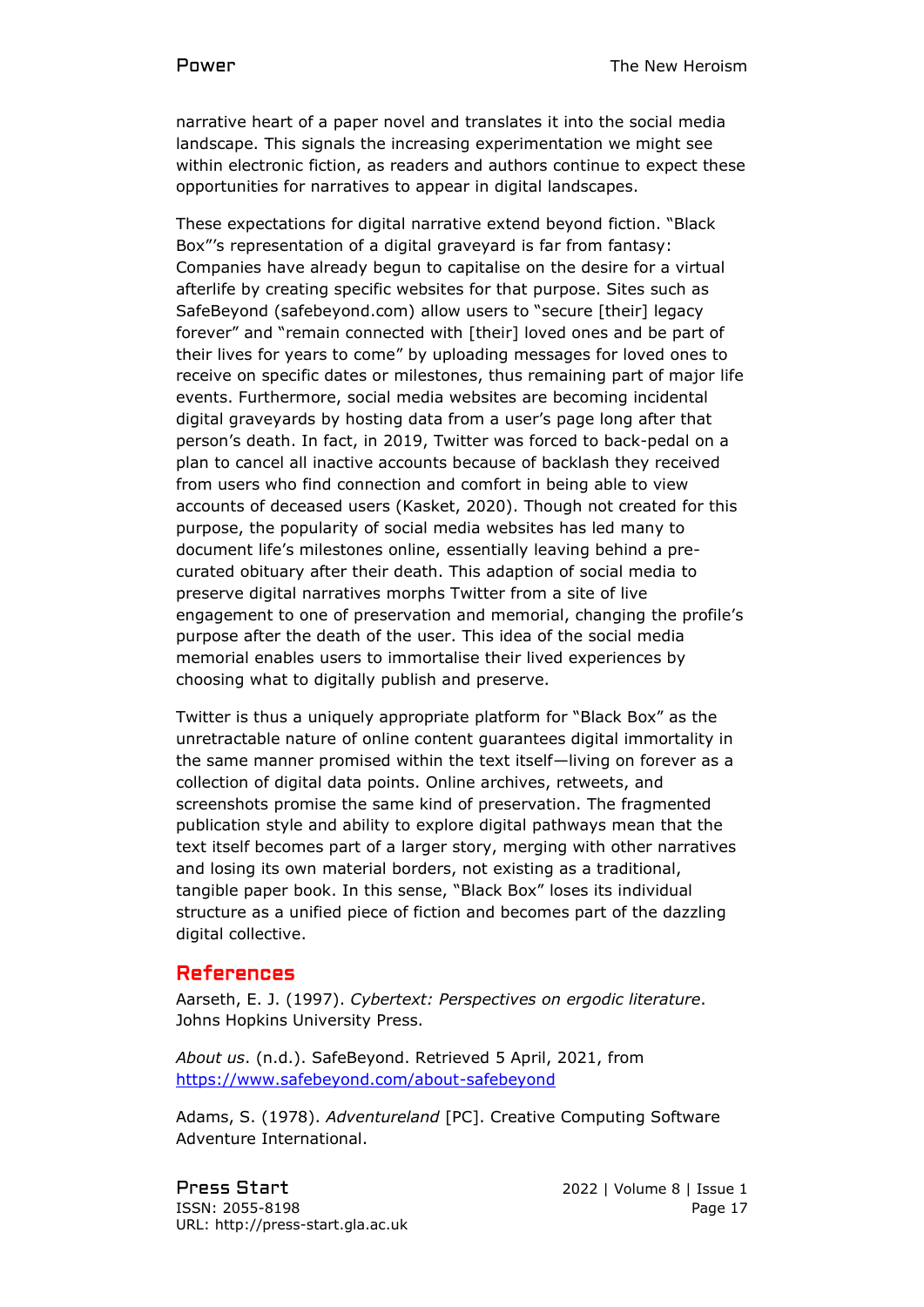Campbell, J. (1949). *The hero with a thousand faces*. Pantheon Books.

Caruth, C. (1996). *Unclaimed experience: Trauma, narrative and history*. Johns Hopkins University Press.

Ciccoricco, D. (2012). Focalization and digital fiction. *Narrative*, *20*(3), 255-276.<https://doi.org/10.1353/nar.2012.0021>

de Lauretis, T. (1984). *Alice doesn't*. Indiana University Press.

Egan, J. (2010). *A visit from the goon squad*. Corsair.

Egan, J. (2012, June 4). Black box. *The New Yorker*. <https://www.newyorker.com/magazine/2012/06/04/black-box-2>

FromSoftware. (2011). *Dark souls* [PC]. Namco Bandai Games JP; FromSoftware.

Gee, L. (2012, September 1). "Black box" by Jennifer Egan. *Independent*. [https://www.independent.co.uk/arts](https://www.independent.co.uk/arts-entertainment/books/reviews/black-box-jennifer-egan-8100597.html)[entertainment/books/reviews/black-box-jennifer-egan-8100597.html](https://www.independent.co.uk/arts-entertainment/books/reviews/black-box-jennifer-egan-8100597.html)

Gestos, M., Smith-Merry, J., & Campbell, A. (2018). Representation of women in video games: A systematic review of literature in consideration of adult female wellbeing. *Cyberpsychology, Behaviour, and Social Networking, 21*(9), 535–541. <https://doi.org/10.1089/cyber.2017.0376>

Haraway, D. (1990). *Simians, cyborgs, and women: The reinvention of nature*. Routledge.

Hayles, N. K. (1999). *How we became posthuman*. University of Chicago Press.

Hayles, N. K. (2008). *Electronic literature*. University of Notre Dame.

Infocom. (1977). *Zork* [PC]. Personal Software; Infocom; Activision.

Ip, B. (2011). Narrative structures in computer and video games: Part 1: Context, definitions, and initial findings. *Games and Culture*, *6*(2), 103–134.<https://doi.org/10.1177/1555412010364982>

Kasket, E. (2020, January 6). The social media giants are becoming digital graveyards. *City A.M*. [https://www.cityam.com/the-social-media](https://www.cityam.com/the-social-media-giants-are-becoming-digital-graveyards/)[giants-are-becoming-digital-graveyards/](https://www.cityam.com/the-social-media-giants-are-becoming-digital-graveyards/)

Kennedy, H. W. (2002). Lara Croft: Feminist icon or cyberbimbo? *Game Studies, 2*(2),<http://www.gamestudies.org/0202/kennedy/>

Kojima Productions. (2015). *Metal gear solid v: The phantom pain* [PC]. Konami.